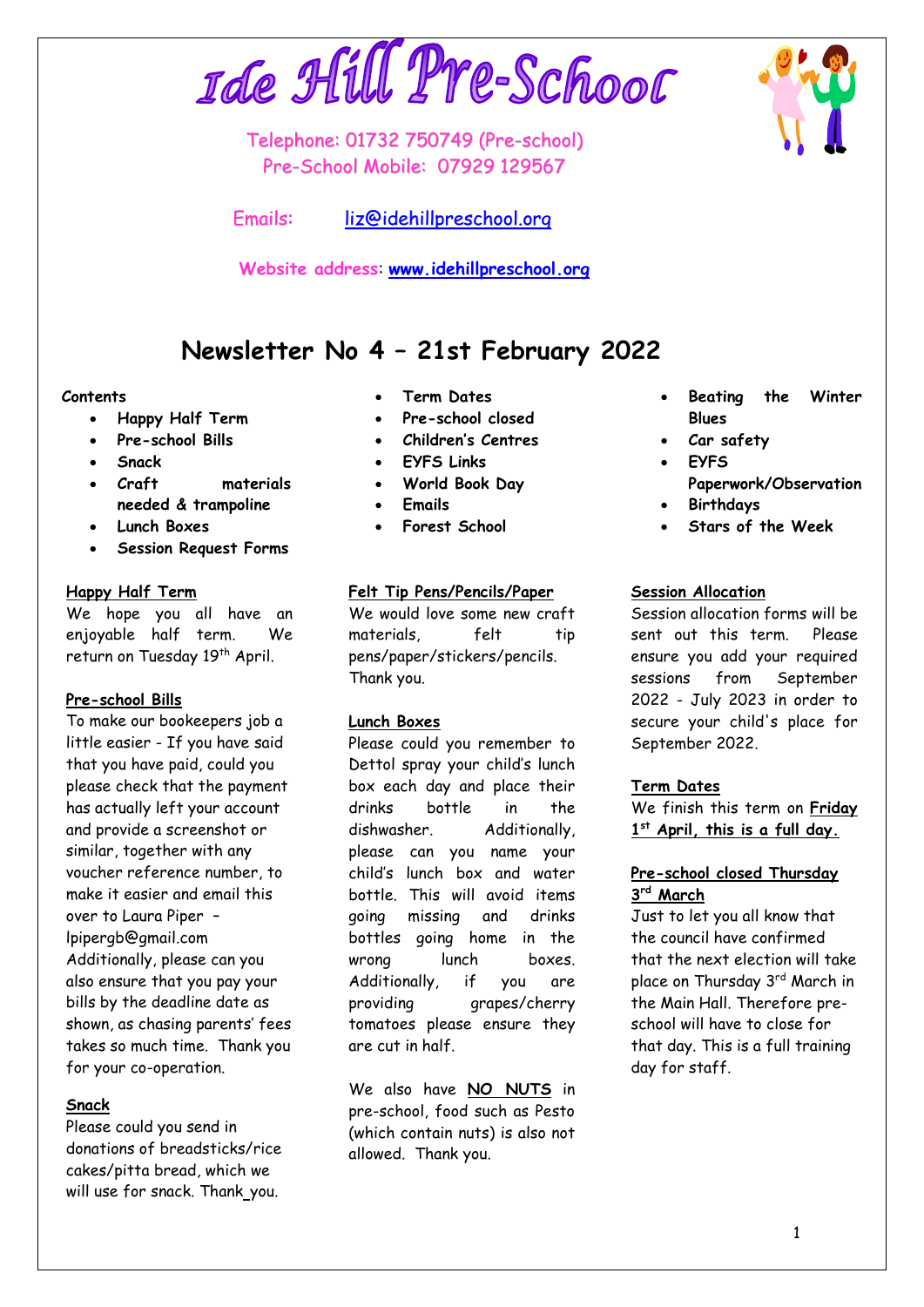#### **Questionnaires**

Please could we have all questionaires returned to preschool ASAP – the feedback is invaluable for us to continue to remain an Outstnding preschool.

# **Sevenoaks Districts Children's Centres**

Children Centres are a wonderful service for families/communities. We will be regularly updating you via tapestry on up to date support/advice/adult education courses, this spring/summer. Please also note Sevenoaks Districts Children's Centres Facebook page provides a timetable for 'Lockdown Learning' BBC Learning which may be of support for older siblings (5- 7).

# **Early Years Foundation Stage and Other Useful Links**

Here are links to some useful newly published documents.

What to Expect in the Early Years Foundation Stage: a guide for parents: [https://foundationyears.org.uk](https://foundationyears.org.uk/wp-content/uploads/2021/09/What-to-expect-in-the-EYFS-complete-FINAL-16.09-compressed.pdf) [/wp](https://foundationyears.org.uk/wp-content/uploads/2021/09/What-to-expect-in-the-EYFS-complete-FINAL-16.09-compressed.pdf)[content/uploads/2021/09/Wh](https://foundationyears.org.uk/wp-content/uploads/2021/09/What-to-expect-in-the-EYFS-complete-FINAL-16.09-compressed.pdf) [at-to-expect-in-the-EYFS](https://foundationyears.org.uk/wp-content/uploads/2021/09/What-to-expect-in-the-EYFS-complete-FINAL-16.09-compressed.pdf)[complete-FINAL-16.09](https://foundationyears.org.uk/wp-content/uploads/2021/09/What-to-expect-in-the-EYFS-complete-FINAL-16.09-compressed.pdf) [compressed.pdf](https://foundationyears.org.uk/wp-content/uploads/2021/09/What-to-expect-in-the-EYFS-complete-FINAL-16.09-compressed.pdf)

Universally Speaking [https://ican.org.uk/media/322](https://ican.org.uk/media/3224/tct_univspeak_0-5_update.pdf) [4/tct\\_univspeak\\_0-](https://ican.org.uk/media/3224/tct_univspeak_0-5_update.pdf) [5\\_update.pdf](https://ican.org.uk/media/3224/tct_univspeak_0-5_update.pdf)

# **World Book Day**



**On Tuesday 1st March** 2022 we will be celebrating 'World Book Day' at pre-school, the children are invited to come into pre-school dressed in a costume inspired by their favourite book character, along with their favourite story book to share with their teachers and friends. If your child does not attend pre-school on a Tuesday, they are very welcome to dress up throughout week - on the days they do attend. There will be a small prize for the best costumes.

# **Emails**

Emails are consistently reviewed up until 5.00 p.m. each working day but **NOT** during the half term holiday or during weekends. However, please note that emails received outside normal working hours, may not be answered until the next working day.

# **Forest School**

This term at Forest school we will be introducing children to: Pre-school rules/Kelly Kettle/Cooking on an open firepit/Bug hunting/den building/woodwork/whittling. **Please note your child will attend forest school once they turn 3.**

# **Beating those Winter Blues**



*February is a difficult month for most of us, with harsh weather conditions and dark evenings. So making sure our children's wellbeing is kept in tip top condition is not an easy task!!* 

*However, it doesn't' have to be an expensive affair, we thought you might like to hear five ideas/ways you can do just that …. Whether it's getting in touch with nature together, physical movement or just reading a story/watching a film … all will help boost positive language with your child, impacting on their behaviour/wellbeing in winter time. Please take a moment to read our parent partnership link.*

*[https://www.bbc.co.uk/bitesiz](https://www.bbc.co.uk/bitesize/articles/zndp6v4) [e/articles/zndp6v4](https://www.bbc.co.uk/bitesize/articles/zndp6v4)*

# **Winter Coats and Car Seat Safety**

Please follow the link below which discusses how children wearing bulky coats with car seats is dangerous.

[https://saferide4kids.com/blo](https://saferide4kids.com/blog/winter-coats-and-car-seats/) [g/winter-coats-and-car-seats/](https://saferide4kids.com/blog/winter-coats-and-car-seats/)